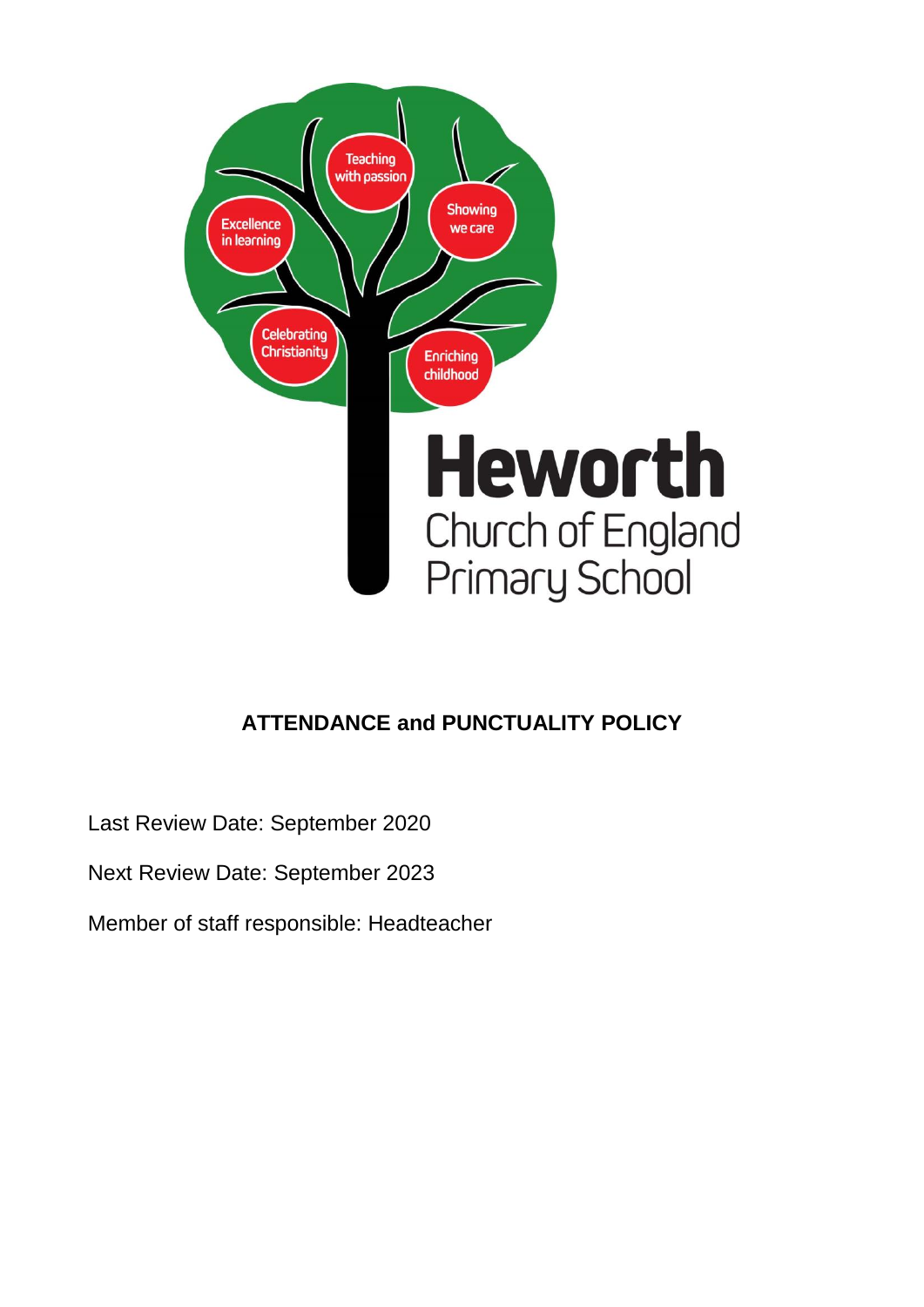# **Attendance Policy**

# **Rationale**

Heworth Primary School is committed to providing a welcoming environment where every child is valued and given opportunities to flourish. Our Christian ethos and school values are important in making a difference to children's lives. Every child is a gift from God - we show compassion for difficulties they may face, while developing endurance for their lifelong journey. Trust between school and families is very important to us and we seek to work with and support you in creating good attendance and punctuality, in order for pupils to achieve their true potential. Heworth will do all that we can to ensure that all pupils attend school to their fullest and that any barriers to full attendance are identified and acted upon as soon as possible.

Providing safe and happy places to learn is essential to achieving school improvement, raising achievement and attendance, promoting equality and diversity and ensuring the safety and well-being of all members of the school community. Every member of the community has rights and responsibilities which enable us to work and learn in a school environment in which we feel safe and supported.

This policy outlines the underlying philosophy, purpose, nature, organisation and management of attendance at Heworth Primary School. It is a working document designed to promote positive attendance and reduce absence from school. It reflects current practice within the school. Its fair and consistent implementation is the responsibility of all staff. Our school takes an active approach to promoting good attendance. With the support of parents, the wider community, the MAT, the local authority and the pupils themselves, we take a positive approach to safeguard the well-being of all pupils and staff.

# **Aims**

At Heworth Primary School, children should be in school from 8:40am, every day unless they are unwell and unable to attend. The better a child's attendance the higher they achieve and research shows that attendance levels at primary school have an impact on GCSE results at the end of secondary school.

We expect children to aim for 100% attendance at school. However, we also understand that there are times when a child will be ill and may be absent. The national average for attendance is 96%, the equivalent of missing around 8 days over a year, and all children should aim to have this as a minimum for attendance.

Any child whose absence falls below 90% (or around 19 days off over the year) is classified by the Government as a Persistent Absentee.

In order to improve the overall attendance of pupils in school we aim to:

1. Make attendance and punctuality a priority for all those associated with the school including pupils, parents/carers, teachers and governors.

2. Develop a framework which defines agreed roles and responsibilities and promotes consistency in carrying out designated tasks.

3. Develop a systematic approach to gathering and analysing attendance related data.

4. Implement a system of rewards (for example; weekly attendance trophy, termly certificates and end of year certificates)

5. Provide support, advice and guidance to parents/carers and pupils.

6. Further develop positive and consistent communication between home and school.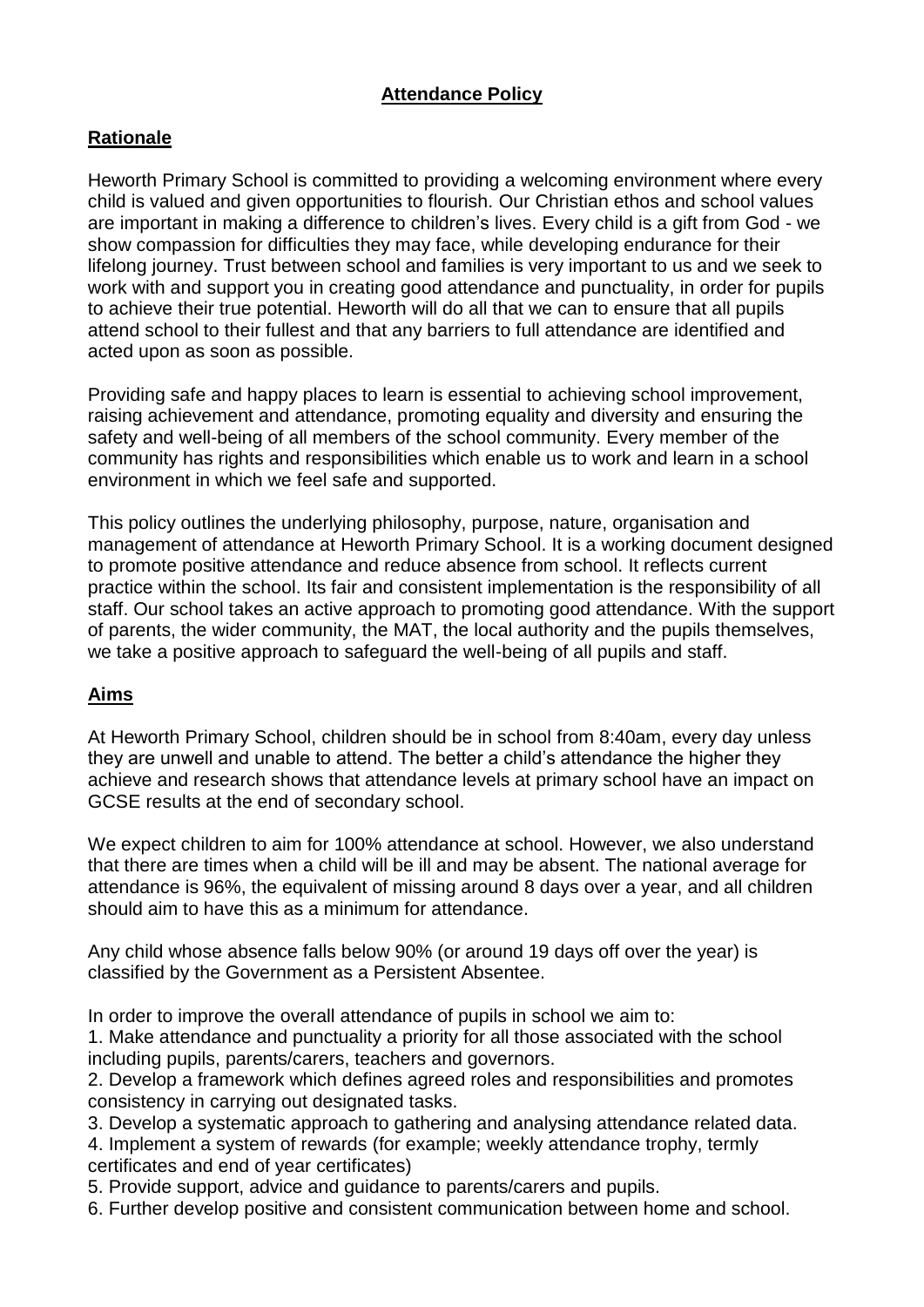7. Develop effective partnerships with supporting services and agencies through the Local Area Teams (LATs) and their Support Practitioners (LASPs).

8. Recognise and address the needs of the individual pupil when planning reintegration following significant periods of absence.

# **Definitions**

It is the Headteacher's discretion as to whether a child's absence is recorded as authorised or unauthorised. (DfE, Guide to Absence Statistics, May 2016).

## Authorised absence:

Authorised absence means that the school has either given approval in advance for a pupil to be away, or has accepted an explanation offered as justification for the absence (DfE, School Attendance Guidance for Schools, 2014)

## Unauthorised absence:

Unauthorised absence is where a school is not satisfied with the reasons given for the absence or no reason has been given (DfE, School Attendance Guidance for Schools 2014)

## Persistent absence (PA):

The Department for Education (DfE) define a 'persistent absentee' as a pupil who, at any point in the year, has accumulated absence at 10% or more of the available sessions regardless of whether or not any of it is authorised. The PA status may change as the terms progress, but these pupils are at particular risk of achieving poor outcomes at school and beyond.

# **Registration of Attendance and Punctuality**

#### What we expect from parents/carers:

#### First day contact:

On the first day of absence, if the school has not received a reason for a child being away from school, the Office team will make contact with the parents/carers. This is done by phone call. Where no contact can be made, the child's absence will be unauthorised.

#### Codes

There are a series of codes which are used to denote authorised and unauthorised absence (DfE, School Attendance Guidance for Schools, 2014).

It is the school's responsibility to ensure the correct codes are recorded and that patterns and trends in children's absence are analysed. The national codes enable schools to record and monitor attendance and absence in a consistent way which complies with the regulations. They are also used for collecting statistics through the School Census System. The data helps schools, local authorities and the Government to gain a greater understanding of the levels of, and reasons for, absence.

#### Close of registers

We need children to arrive at school punctually so that they can access all learning opportunities. If a child misses the start of the day they will miss time spent with their class teacher getting vital information and news for the day. Late arriving pupils also disrupt lessons and it can be embarrassing for the children which may encourage further absence. We actively encourage all children to arrive at school on time.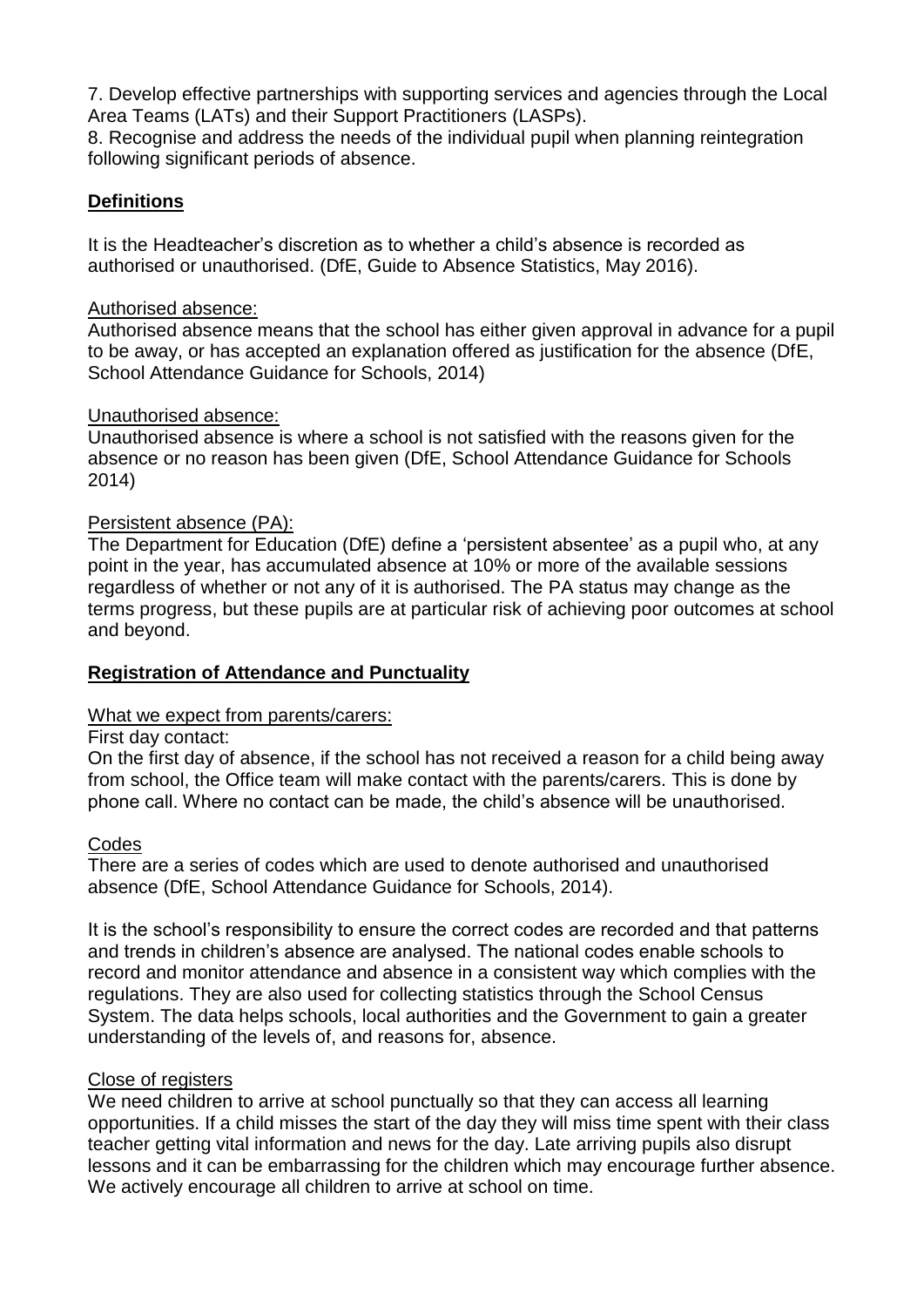Children who arrive at school within 20 minutes of the doors opening are marked down as attending the session (i.e. 8:40am–9:00am). Children arriving after 9:00am will be recorded as Late (using the code 'L').

It is a legal requirement that school registers must be completed at the start of both morning and afternoon sessions and the same time scales apply.

## Medical appointments

We encourage families to book medical appointments outside of the school day. Where this is not possible, the following codes are used:

If a child arrives back in school before the official close of the register at 10:00am, this will be recorded as 'L' and therefore the child is marked as attending school. If a child arrives back after the official close of the register, the child will be marked as 'M' for a medical appointment.

## **Requests for leave of absence**

We believe that all children need to be in school for all sessions, so that they can make the most progress possible. For this reason, as a general rule, we do not authorise leave of absence (including holidays) in term time unless for exceptional reasons.

Please note: a child who has two weeks of absence for a holiday (or any other reason) means they will have a lower than average attendance for the year. We follow the guidance written by the City of York Council (Guidance relating To Pupil Leave of Absence from School for Family Holidays June 2013).

The Headteacher has the discretion to make exceptions to this rule and can authorise leave of absence in exceptional circumstances, when the leave of absence is for no more than 10 days (Using Code 'H': Family Holiday Agreed).

Special circumstances may include:

- Service personnel and other employees who are prevented from taking holidays outside term time if the holiday will have minimal disruption to the pupil's education.
- When a family needs to spend time together to support each other during or after a crisis.

The national guidance suggests that requests for the following reasons should not be authorised:

- Availability of cheap holidays.
- Availability of desired accommodation.
- Poor weather experienced in school holiday periods.
- Overlap with beginning or end of term.

If we know that the pupil has siblings in other schools, it is strongly advised that we make contact with the other school to come to an agreement when coding the leave of absence (i.e. whether the leave of absence is authorised or unauthorised).

#### **Religious Observance**

The DfE recommends the use of Code 'R' when children are absent from school to take part in any day set aside exclusively for religious observance by the religious body to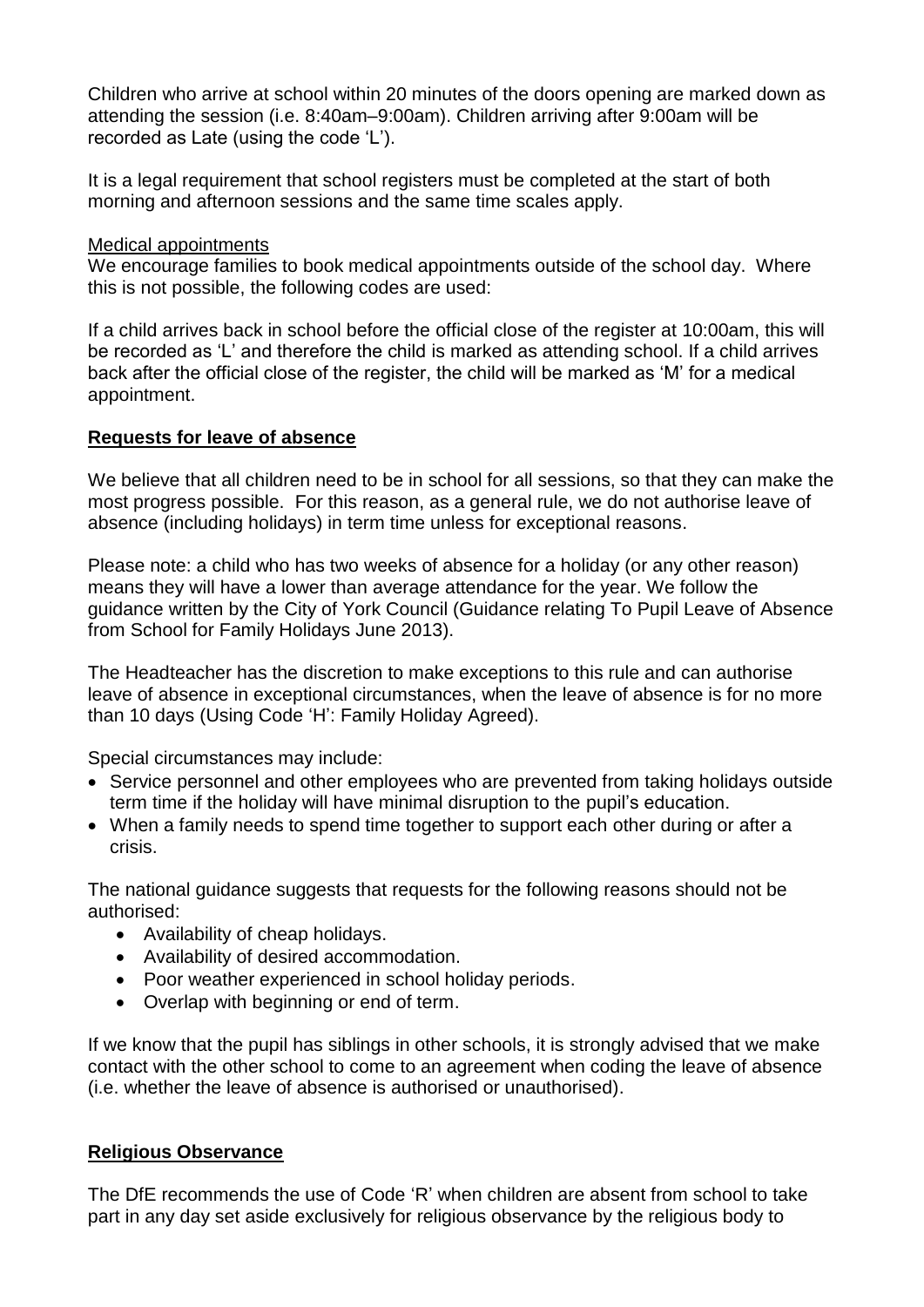which the parents belong, including religious festivals. Parents should be encouraged to give advance notice.

This is interpreted to mean that if the parent's religious organisation sets the day as a religious festival then the school must authorise the absence. Where necessary, schools should seek advice from the parent's religious body about whether it has set the day apart for religious observance.

If the religious body has not set the day apart there is no requirement for the school to approve the absence or grant a leave absence. Additional holidays and days off linked to the religious festival but not "exclusively set aside for religious observance" by the religious body are not marked using Code 'R'.

## **Roles and responsibilities**

All members of the school community have roles and responsibilities in promoting and ensuring good attendance and punctuality.

## Role of the pupils:

All pupils will:

- Ensure that they attend school regularly and on time.
- Be aware of the consequences of poor attendance or truancy.
- Arrive to lessons punctually.
- Not leave school without permission.
- Follow correct procedures for known absences.
- Respect themselves and others.
- Encourage friendships and a sense of belonging.
- Be happy and encourage others to feel happy.
- Inform a trusted adult if they feel they are being bullied or feel unhappy at school.

#### Role of parents/carers:

Parents and carers have an essential role in ensuring their child's good attendance:

- Establish good attendance habits by acting as a role model and showing the children that good attendance and punctuality is important.
- Praise and reward good attendance: even small successes, e.g. getting ready quickly, even if resisting going to school.
- Talk regularly with their child about school and how they feel about it. Children are more likely to want to attend and learn if they feel supported and their anxieties are listened to. If your child is reluctant to come to school, you can talk to us about this.
- Contact the school by phone as soon as possible to say why their child is absent and when they are expected to return.
- To ensure that when the child returns to school after their absence they provide a letter of explanation for the absence.
- Only grant days at home for genuine illness.
- Arrange for a friend to take a child to school if a sibling is sick.
- Avoid taking holidays in school time.
- Ensure that wherever possible, medical appointments are made outside of the school day.
- Know routines of the school day to avoid issues, e.g. ensuring children have their PE kits on the right days.
- Establish a good bedtime routine, so that their child can sleep well, get enough sleep and make mornings less of a struggle.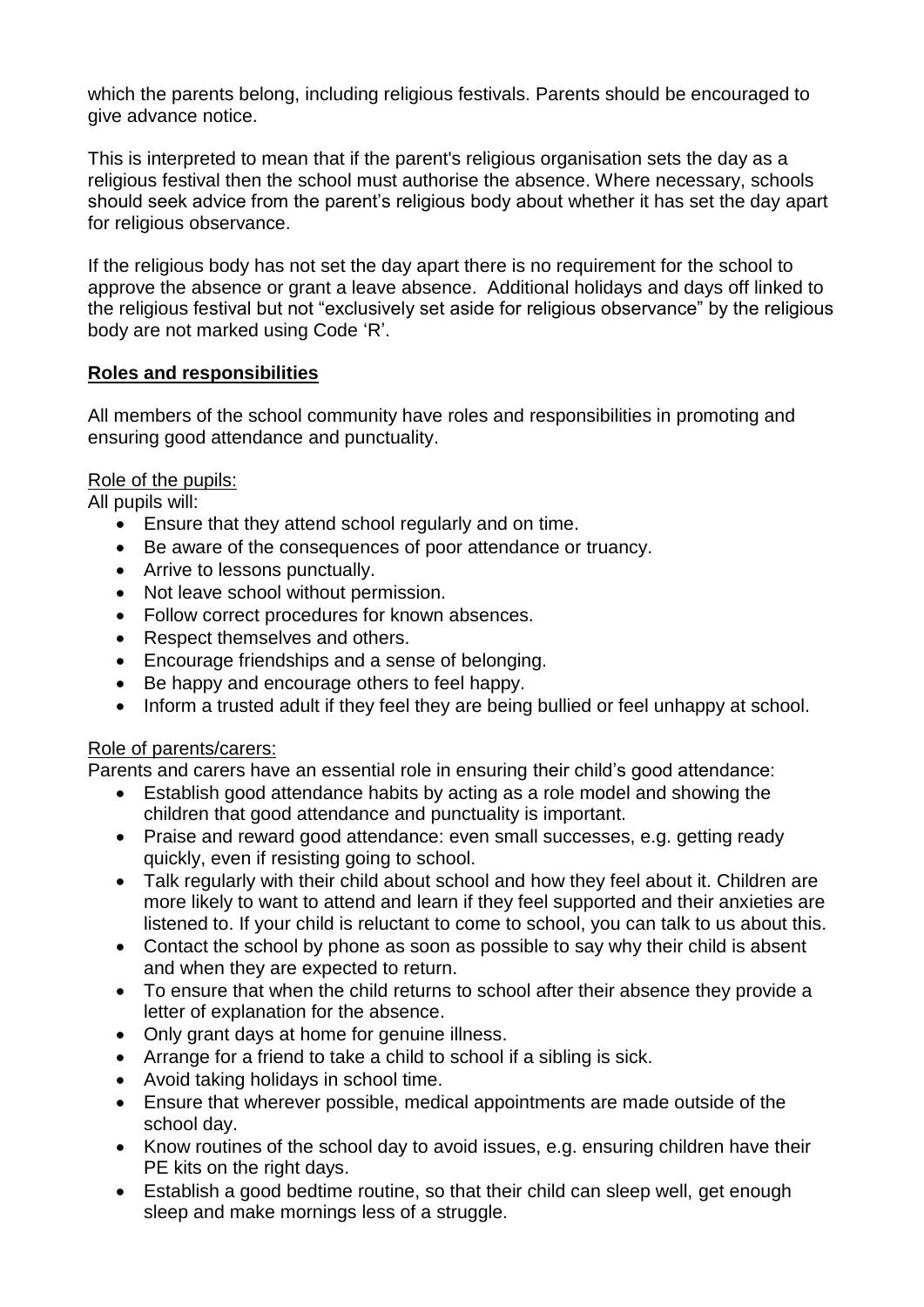Role of the Class Teacher:

- Encourage good attendance.
- Ensure that registers are correctly and promptly marked.
- Set a good example in matters of attendance and punctuality.
- Provide a safe and secure environment in which to learn.
- Provide engaging and worthwhile learning experiences that encourage pupils to regularly attend lessons.
- Listen to and value children's views.
- Make initial contact with parents when concerns arise and mention children's attendance as a matter of course as parent's evenings, meetings, etc.

## Role of the School:

- Create a school ethos and environment that pupils want to be part of.
- Give a high priority to punctuality and attendance.
- Develop procedures that enable the school to identify, follow up and record unauthorised absence, patterns of absence and parent condoned absence with effective monitoring and intervention.
- Meet the legal requirements set out by the Government and consistently record authorised and unauthorised absences within the guidance of The Education Act,1996 & 2005.
- Develop a range of effective strategies to follow up intermittent and long term absenteeism and promote good attendance.
- Encourage open communication channels between home and school.
- Develop procedures for the reintegration of long term absentees.
- Develop procedures leading to the formal referral to Local Area Team.
- Adequately provide for pupils with difficulties, within the bounds of the resources available, and ensure that appropriate delivery of the curriculum.

# Role of the Headteacher/Family Support Worker:

- Monitor attendance across year groups.
- Analyse attendance data alongside academic data.
- Identify students at risk of becoming persistent absentees, set appropriate targets and implement intervention strategies to meet targets.
- Ensure that information is regularly communicated and that all staff are aware of which pupils are persistent absentees.
- Work and communicate effectively with external agencies.
- Ensure that parents are aware of their legal responsibility and ensure that information is communicated through a variety of means.

# Role of Governing Body

Under the Education (Student Registration) Regulations 2013, the governing body are responsible for making sure the school keeps an attendance register that records which pupils are present at the start of both the morning and the afternoon sessions of the school day. This register will also indicate whether an absence was authorised or unauthorised. The governing body monitors the rate of attendance and ensures the policy is adhered to fairly and consistently, by annual attendance reports.

# Role of the Local Authority

There is a Local Authority Team (LAT) where Support Practitioners are available to offer information regarding a child and advice on other services available.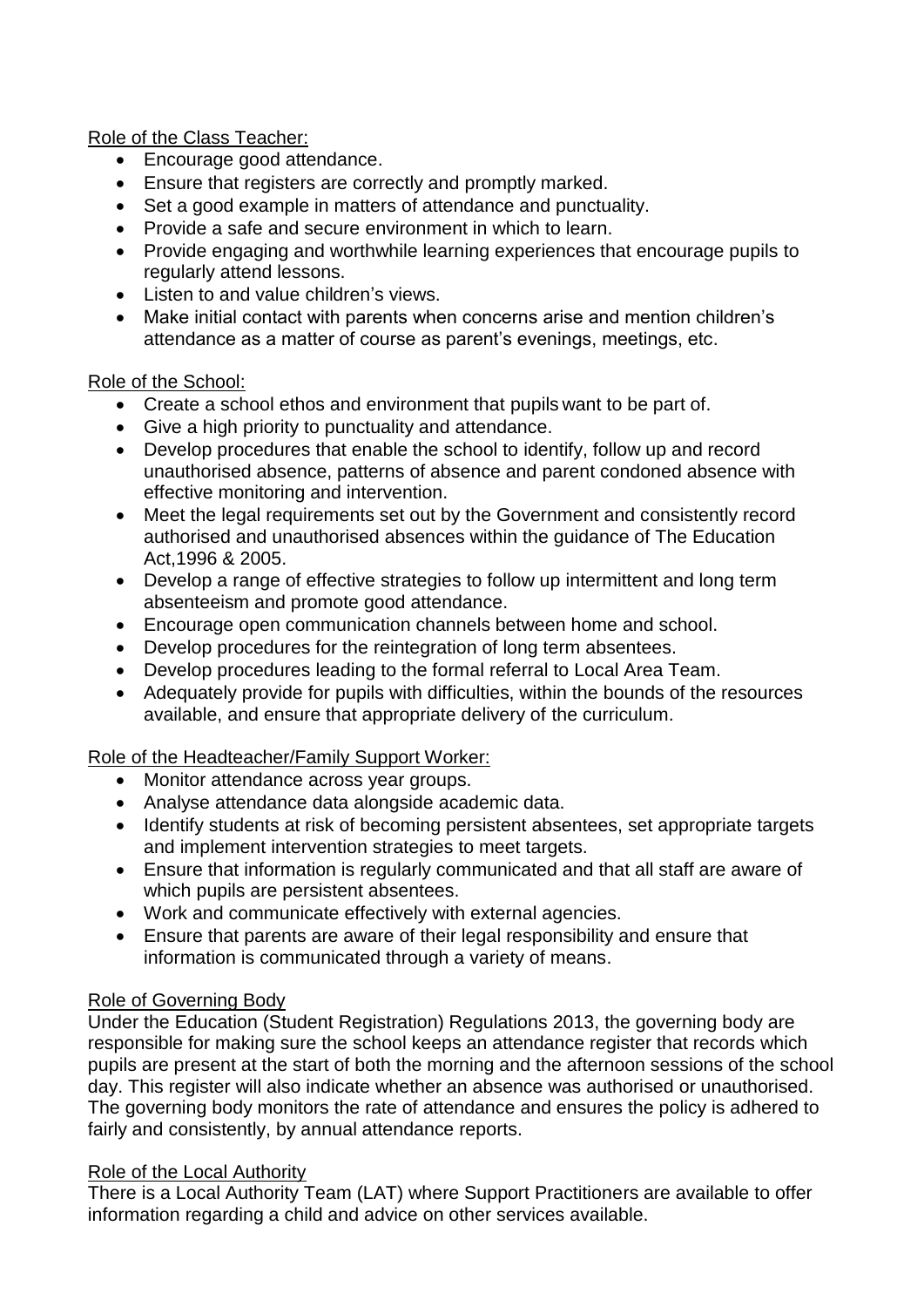The Local Authority employs a School Attendance Advisor who is able to support the school with attendance panel meetings and provides guidance on National Legislation and Local Initiatives.

#### **Intervening with Attendance Concerns**

At Heworth we believe in working closely with parents and recognise the importance of collaboration. We would like your support to improve levels of attendance and punctuality. Our support will happen in the following ways:

1) Letter: each half term letters will be sent out to parents/carers if a child's attendance has dropped below 92% (raised from 90% autumn 2020) *(Please note: we do not send letters to families when we know of genuine reasons why attendance has dropped below 92%)*

2) Informal meeting: If attendance does not improve sufficiently over the next half term, an informal meeting will take place at school with the Family Support Worker and Headteacher. The aim of this meeting is to work with you and discuss support in helping to improve your child's attendance.

3) Attendance Panel: After half a term, if attendance has not improved sufficiently, we will invite you to a meeting with a Governor, the Headteacher and/or Family Support Worker. This panel is a relatively formal meeting at which concerns about the pupil's attendance are put to parents/carers. The aim of the meeting is always to secure an improvement in attendance, however, parents should be reminded that the LA may decide to issue a Fixed Penalty Notice. The meeting is seen as a supportive meeting in which a parenting contract may be agreed upon. A target for the young person's attendance may be agreed, with a review date.

4) Review: This will be held at the agreed date following Stage 3. If at the review there has been no acceptable improvement in the young person's attendance then discussion should take place with the Headteacher, Family Support Worker and Attendance or Safeguarding Governor.

If it is decided that a Fixed Penalty Notice should be issued then the school has to request this from the LA's School's Attendance Advisor.

A penalty notice would mean the parents/carer's have to make a payment of either £60.00 or £120.00 per parent, per child depending on when they pay the penalty notice. Generally, in such situations parents will be issued with a fixed penalty notice fine through the Local Authority which does have the power to prosecute parents rather than issue a fine.

#### Penalty Notice:

If parents do not pay penalty notice fines it is likely they will be prosecuted by the Local Authority as parents have a duty to ensure their child receives an appropriate full time education. If they fail in this duty they may be guilty of an offence under Section 444(1A) of the Education Act 1996 and liable to prosecution. If convicted parents can be fined up to a maximum of £2500 per parent and/or receive a custodial sentence of up to 3 months.

(Schools should inform parents in newsletters or letters if they wish to use Fixed Penalty Notices and also have the process written in their attendance policy.)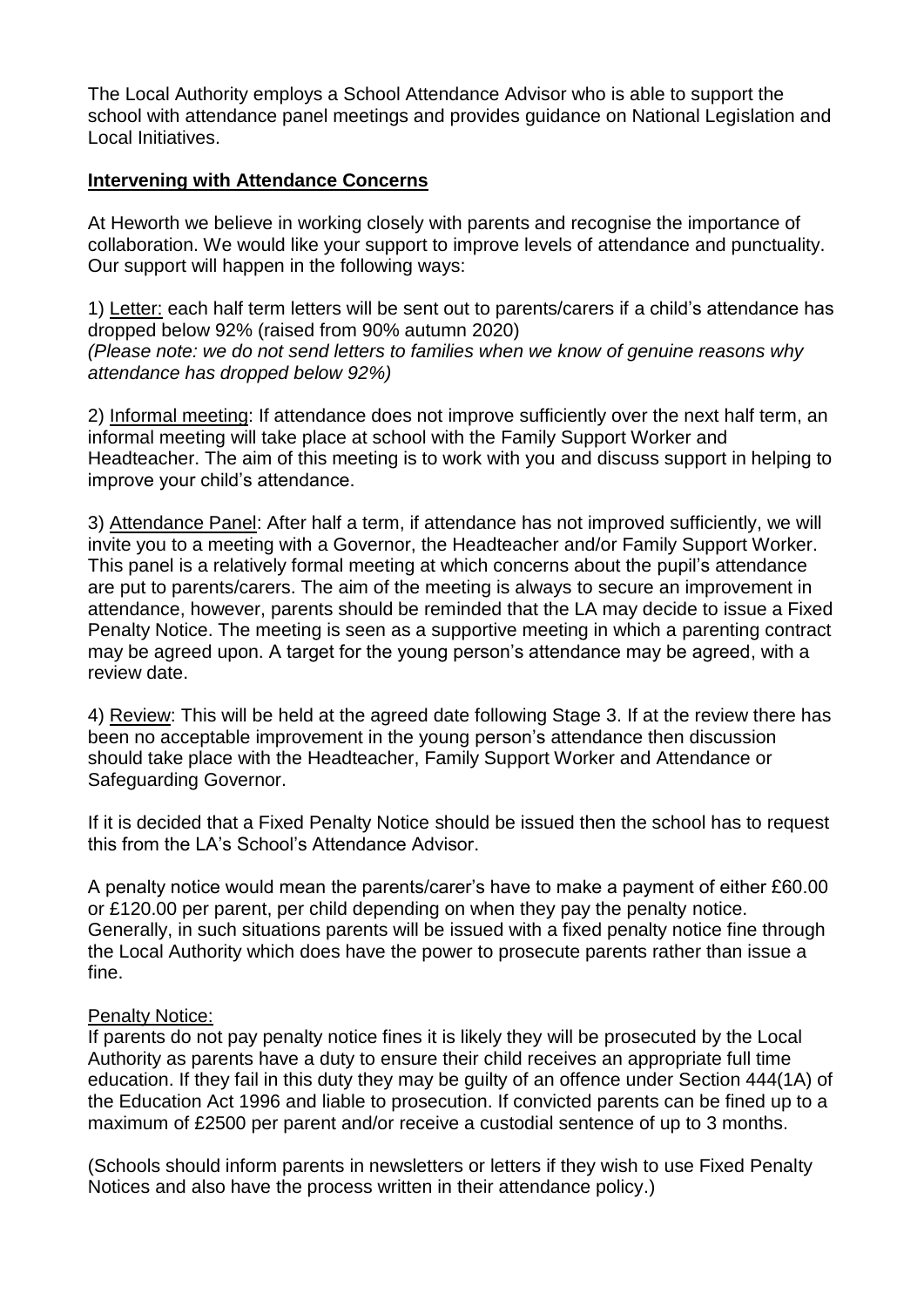# **Children Missing in Education**

All schools (including academies and independent schools) must notify their local authority when they are about to remove a pupil's name from the school admission register. This duty does not apply when a pupil's name is removed from the admission register at standard transition points – when the pupil has completed the final year of education normally provided by that school – unless the local authority requests that such returns are to be made.

When removing a pupil's name, the notification to the local authority must include: (a) the full name of the pupil, (b) the full name and address of any parent with whom the pupil normally resides, (c) at least one telephone number of the parent, (d) the pupil's future address and destination school

(DfE Children Missing Education, Statutory Guidance for Local Authorities, September 2016).<https://www.gov.uk/government/publications/children-missing-education>

When pupils leave and parents have not provided the school with the above information, and the school cannot contact you, then your child is considered to be a 'Child Missing Education'. This means that the school and Local Authority have a legal duty to carry out investigations, which may include liaising with Children's Services (formerly Social Services) the Police and other agencies o try to track and locate your child. By providing us the above information, unnecessary investigations can be avoided.

We value your support in helping us to maintain high standards at Heworth Primary School.